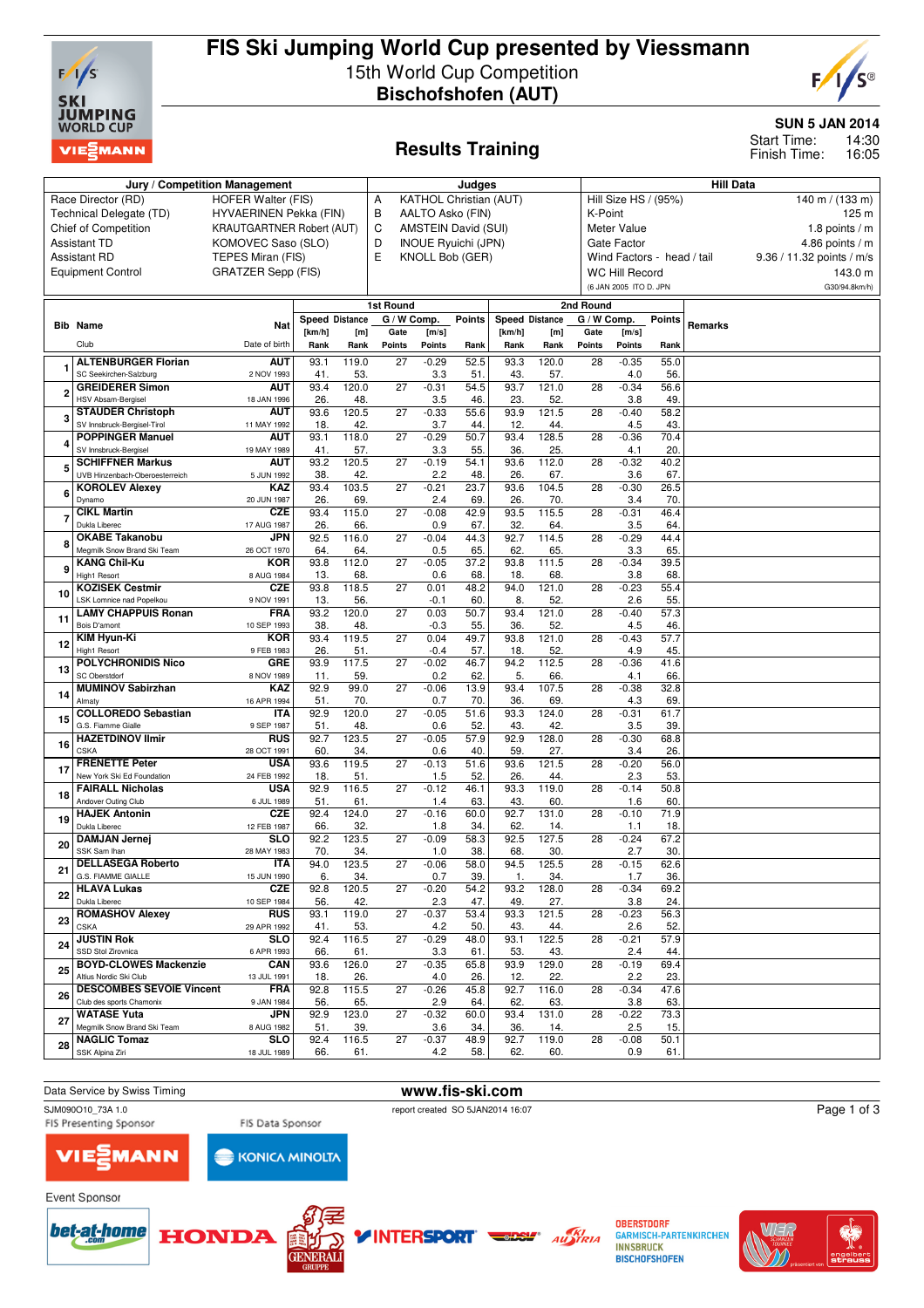

## **FIS Ski Jumping World Cup presented by Viessmann** 15th World Cup Competition **Bischofshofen (AUT)**



### **Results Training**

### **SUN 5 JAN 2014**

14:30 16:05 Start Time: Finish Time:

|    |                                                        |                           |                       |              | 1st Round       |                |               | 2nd Round             |              |               |                |                   |         |
|----|--------------------------------------------------------|---------------------------|-----------------------|--------------|-----------------|----------------|---------------|-----------------------|--------------|---------------|----------------|-------------------|---------|
|    | <b>Bib Name</b>                                        |                           | <b>Speed Distance</b> |              | G / W Comp.     |                | <b>Points</b> | <b>Speed Distance</b> |              | G / W Comp.   |                | <b>Points</b>     | Remarks |
|    |                                                        | Nat                       | [km/h]                | [m]          | Gate            | [m/s]          |               | [km/h]                | [m]          | Gate          | [m/s]          |                   |         |
|    | Club                                                   | Date of birth             | Rank                  | Rank         | Points          | <b>Points</b>  | Rank          | Rank                  | Rank         | <b>Points</b> | Points         | Rank              |         |
| 29 | <b>MUOTKA Olli</b>                                     | <b>FIN</b>                | 94.0                  | 123.5        | 27              | $-0.26$        | 60.2          | 94.4                  | 132.5        | 28            | $-0.05$        | 74.1              |         |
|    | Lahti Ski Club                                         | 14 JUL 1988               | 6.                    | 34.          |                 | 2.9            | 33.           | $\mathbf{2}$          | 9.           |               | 0.6            | 13.               |         |
| 30 | <b>JACOBSEN Anders</b>                                 | <b>NOR</b>                | 92.7                  | 130.5        | 27              | $-0.24$        | 72.6          | 93.1                  | 135.5        | 28            | $-0.14$        | 80.5              |         |
|    | Ringkollen Skiklubb<br><b>HILDE Tom</b>                | 17 FEB 1985<br><b>NOR</b> | 60<br>93.4            | 7.<br>120.5  | $\overline{27}$ | 2.7<br>$-0.42$ | 11.<br>56.7   | 53.<br>93.4           | 5.<br>124.5  | 28            | 1.6<br>$-0.20$ | 6.<br>61.4        |         |
| 31 | Asker Skiklubb                                         | 22 SEP 1987               | 26                    | 42.          |                 | 4.8            | 41.           | 36.                   | 40           |               | 2.3            | 40                |         |
|    | <b>MAEAETTAE Jarkko</b>                                | <b>FIN</b>                | 92.9                  | 127.0        | 27              | $-0.39$        | 68.0          | 93.2                  | 129.0        | 28            | $-0.16$        | 69.0              |         |
| 32 | Kainuun Hiihtoseura                                    | 28 DEC 1994               | 51.                   | 22.          |                 | 4.4            | 21.           | 49.                   | 22.          |               | 1.8            | 25.               |         |
| 33 | <b>FETTNER Manuel</b>                                  | AUT                       | 93.3                  | 124.0        | $\overline{27}$ | $-0.27$        | 61.3          | 93.7                  | 128.0        | 28            | $-0.14$        | 67.0              |         |
|    | SV Innsbruck-Bergisel-Tirol<br><b>HAYBOECK Michael</b> | 17 JUN 1985               | 34.<br>94.0           | 32.<br>130.5 | 27              | 3.1            | 32.           | 23.<br>94.3           | 27.          |               | 1.6            | 31.               |         |
| 34 | UVB Hinzenbach-Oberoesterreich                         | aut<br>5 MAR 1991         | 6.                    | 7.           |                 | $-0.27$<br>3.1 | 73.0<br>10.   | 3.                    | 132.5<br>9.  | 28            | $-0.14$<br>1.6 | 75.1<br>9.        |         |
|    | <b>MATURA Jan</b>                                      | CZE                       | 93.2                  | 128.5        | 27              | $-0.29$        | 69.6          | 93.5                  | 130.0        | 28            | $-0.12$        | 70.4              |         |
| 35 | Dukla Liberec                                          | 29 JAN 1980               | 38.                   | 13.          |                 | 3.3            | 18.           | 32.                   | 19.          |               | 1.4            | 20.               |         |
| 36 | <b>KORNILOV Denis</b>                                  | <b>RUS</b>                | 92.8                  | 120.5        | 27              | $-0.38$        | 56.2          | 92.8                  | 121.5        | 28            | $-0.24$        | 56.4              |         |
|    | Sdushor N. Novgorod Dinamo                             | 17 AUG 1986               | 56                    | 42.          |                 | 4.3            | 43.           | 60.                   | 44.          |               | 2.7            | 51.               |         |
| 37 | <b>KUBACKI Dawid</b><br>TS Wisla Zakopane              | <b>POL</b><br>12 MAR 1990 | 94.1<br>4.            | 128.0<br>16. | 27              | $-0.42$<br>4.8 | 70.2<br>15.   | 94.0<br>8.            | 125.5<br>34. | 28            | $-0.31$<br>3.5 | 64.4<br>34        |         |
|    | <b>GEIGER Karl</b>                                     | <b>GER</b>                | 93.7                  | 121.5        | 27              | $-0.26$        | 56.6          | 93.8                  | 126.5        | 28            | $-0.22$        | 65.2              |         |
| 38 | SC Oberstdorf                                          | 11 FEB 1993               | 16.                   | 41.          |                 | 2.9            | 42.           | 18.                   | 32           |               | 2.5            | 32.               |         |
| 39 | <b>HVALA Jaka</b>                                      | <b>SLO</b>                | 92.5                  | 123.5        | 27              | $-0.21$        | 59.7          | 92.7                  | 127.0        | 28            | $-0.35$        | 67.6              |         |
|    | Ssk Ponikve                                            | 15 JUL 1993               | 64.                   | 34.          |                 | 2.4            | 37.           | 62.                   | 31.          |               | 4.0            | 29.               |         |
| 40 | <b>DESCHWANDEN Gregor</b><br>Horw                      | SUI                       | 93.3<br>34.           | 129.5<br>10. | 27              | $-0.26$        | 71.0          | 93.4<br>36.           | 126.0<br>33. | 28            | $-0.24$<br>2.7 | 64.5<br>33.       |         |
|    | <b>INGVALDSEN Ole Marius</b>                           | 27 FEB 1991<br><b>NOR</b> | 93.0                  | 117.5        | 27              | 2.9<br>$-0.19$ | 13.<br>48.7   | 93.1                  | 121.0        | 28            | $-0.35$        | 56.8              |         |
| 41 | Steinkjer Skiklubb                                     | 2 OCT 1985                | 48                    | 59           |                 | 2.2            | 59            | 53.                   | 52           |               | 4.0            | 48                |         |
| 42 | <b>VASSILIEV Dimitry</b>                               | <b>RUS</b>                | 93.8                  | 114.0        | $\overline{27}$ | $-0.29$        | 43.5          | 93.6                  | 121.5        | 28            | $-0.31$        | $\overline{57.2}$ |         |
|    | Ufa Dinamo                                             | 26 DEC 1979               | 13.                   | 67.          |                 | 3.3            | 66.           | 26.                   | 44.          |               | 3.5            | 47                |         |
| 43 | <b>VELTA Rune</b><br>Lommedalen II                     | <b>NOR</b>                | 92.4                  | 128.0        | $\overline{27}$ | $-0.30$        | 68.8          | 92.5                  | 132.5        | 28            | $-0.20$        | 75.8              |         |
|    | <b>KOFLER Andreas</b>                                  | 19 JUL 1989<br>aut        | 66<br>93.9            | 16.<br>125.0 | 27              | 3.4<br>$-0.31$ | 20.<br>63.5   | 68.<br>93.9           | 9.<br>125.0  | 28            | 2.3<br>$-0.17$ | 8<br>61.9         |         |
| 44 | SV Innsbruck-Bergisel-Tirol                            | 17 MAY 1984               | 11.                   | 29.          |                 | 3.5            | 30            | 12.                   | 37.          |               | 1.9            | 38.               |         |
| 45 | <b>MURANKA Klemens</b>                                 | POL                       | 93.1                  | 123.0        | 27              | $-0.32$        | 60.0          | 93.3                  | 125.5        | 28            | $-0.21$        | 63.3              |         |
|    | TS Wisla Zakopane                                      | 31 AUG 1994               | 41.                   | 39.          |                 | 3.6            | 34.           | 43.                   | 34.          |               | 2.4            | 35.               |         |
| 46 | <b>JANDA Jakub</b><br>Dukla Liberec                    | <b>CZE</b>                | 92.8                  | 118.0        | $\overline{27}$ | $-0.32$        | 51.0          | 93.2                  | 124.5        | 28            | $-0.18$        | 61.1              |         |
|    | <b>NEUMAYER Michael</b>                                | 27 APR 1978<br><b>GER</b> | 56<br>93.3            | 57.<br>126.5 | 27              | 3.6<br>$-0.32$ | 54.<br>66.3   | 49.<br>93.4           | 40<br>128.5  | 28            | 2.0<br>$-0.16$ | 41.<br>68.1       |         |
| 47 | SK Berchtesgaden                                       | 15 JAN 1979               | 34                    | 24.          |                 | 3.6            | 25.           | 36.                   | 25.          |               | 1.8            | 27.               |         |
| 48 | <b>LOITZL Wolfgang</b>                                 | AUT                       | 94.3                  | 134.0        | 27              | $-0.37$        | 80.4          | 94.2                  | 131.0        | 28            | $-0.19$        | 73.0              |         |
|    | <b>WSC Bad Mitterndorf-Steiermark</b>                  | 13 JAN 1980               | -1.                   | 2.           |                 | 4.2            | 2.            | 5.                    | 14.          |               | 2.2            | 16                |         |
| 49 | <b>KRAFT Stefan</b>                                    | AUT                       | 93.1                  | 131.0        | 27              | $-0.38$        | 75.1          | 93.5                  | 134.5        | 28            | $-0.23$        | 79.7              |         |
|    | SV Schwarzach-Salzburg<br><b>WANK Andreas</b>          | 13 MAY 1993<br><b>GER</b> | 41.<br>94.3           | 6.<br>127.5  | 27              | 4.3<br>$-0.30$ | 6.<br>67.9    | 32.<br>94.0           | 6.<br>125.0  | 28            | 2.6<br>$-0.22$ | 7.<br>62.5        |         |
| 50 | WSV Oberhof 05                                         | 18 FEB 1988               | $\overline{1}$        | 19.          |                 | 3.4            | 22.           | 8.                    | 37.          |               | 2.5            | 37.               |         |
|    | <b>KOIVURANTA Anssi</b>                                | <b>FIN</b>                | 93.5                  | 128.5        | $\overline{27}$ | $-0.52$        | 72.2          | 93.8                  | 121.5        | 28            | $-0.17$        | 55.6              |         |
| 51 | Kuusamon Erä-Veikot                                    | 3 JUL 1988                | 24.                   | 13.          |                 | 5.9            | 12.           | 18.                   | 44.          |               | 1.9            | 54                |         |
| 52 | <b>FANNEMEL Anders</b><br>Hornindal II                 | <b>NOR</b>                | 93.5                  | 124.5        | 27              | $-0.34$        | 62.9          | 93.7                  | 121.5        | 28            | $-0.25$        | 56.5              |         |
|    | <b>TEPES Jurij</b>                                     | 13 MAY 1991<br><b>SLO</b> | 24.<br>93.1           | 30.<br>124.5 | 27              | 3.8<br>$-0.51$ | 31.<br>64.9   | 23.<br>92.8           | 44.<br>119.5 | 28            | 2.8<br>$-0.19$ | 50<br>52.3        |         |
| 53 | SD Dolomiti                                            | 14 FEB 1989               | 41.                   | 30.          |                 | 5.8            | 28.           | 60.                   | 59.          |               | 2.2            | 58.               |         |
| 54 | <b>AHONEN Janne</b>                                    | FIN                       | 94.1                  | 127.0        | 27              | $-0.36$        | 67.7          | 94.3                  | 130.0        | 28            | $-0.08$        | 69.9              |         |
|    | Lahden Hiihtoseura                                     | 11 MAY 1977               | 4.                    | 22.          |                 | 4.1            | 23.           | 3.                    | 19.          |               | 0.9            | 22.               |         |
| 55 | <b>FREITAG Richard</b>                                 | <b>GER</b>                | 93.1                  | 125.5        | 27              | $-0.31$        | 64.4          | 93.0                  | 121.5        | 28            | $-0.07$        | 54.5              |         |
|    | SG Nickelhuette Aue<br><b>KOT Maciej</b>               | 14 AUG 1991<br><b>POL</b> | 41.<br>93.0           | 28.<br>120.5 | 27              | 3.5<br>$-0.24$ | 29.<br>54.6   | 57.<br>93.3           | 44.<br>118.5 | 28            | 0.8<br>$-0.06$ | 57.<br>49.0       |         |
| 56 | AZS Zakopane                                           | 9 JUN 1991                | 48.                   | 42.          |                 | 2.7            | 45.           | 43.                   | 62.          |               | 0.7            | 62                |         |
| 57 | <b>ITO Daiki</b>                                       | <b>JPN</b>                | 93.4                  | 126.0        | 27              | $-0.30$        | 65.2          | 93.9                  | 130.5        | 28            | $-0.11$        | 71.1              |         |
|    | Megmilk Snow Brand Ski Team                            | 27 DEC 1985               | 26.                   | 26.          |                 | 3.4            | 27.           | 12.                   | 17.          |               | 1.2            | 19.               |         |
| 58 | <b>KRANJEC Robert</b>                                  | <b>SLO</b>                | 93.4                  | 128.5        | 27              | $-0.31$        | 69.8          | 93.2                  | 120.0        | 28            | $-0.04$        | 51.5              |         |
|    | SK Triglav Kranj<br><b>ZYLA Piotr</b>                  | 16 JUL 1981<br><b>POL</b> | 26.<br>93.3           | 13.<br>119.0 | 27              | 3.5<br>$-0.38$ | 16.<br>53.5   | 49.<br>93.5           | 57.<br>125.0 | 28            | 0.5<br>$-0.05$ | 59.<br>60.6       |         |
| 59 | KS Wisla Ustronianka                                   | 16 JAN 1987               | 34.                   | 53.          |                 | 4.3            | 49.           | 32.                   | 37.          |               | 0.6            | 42                |         |
|    | ZIOBRO Jan                                             | <b>POL</b>                | 93.7                  | 126.5        | 27              | $-0.37$        | 66.9          | 93.6                  | 129.0        | 28            | $-0.08$        | 68.1              |         |
| 60 | WKS Zakopane                                           | 24 JUN 1991               | 16.                   | 24.          |                 | 4.2            | 24.           | 26.                   | 22.          |               | 0.9            | 27.               |         |
| 61 | <b>KRAUS Marinus</b>                                   | GER                       | 92.7                  | 127.5        | 27              | $-0.45$        | 69.6          | 92.7                  | 132.0        | 28            | 0.00           | 72.6              |         |
|    | Wsv Oberaudorf                                         | 13 FEB 1991               | 60.                   | 19.          |                 | 5.1            | 18.           | 62.                   | 12.          |               | 0.0            | 17.               |         |

VIE

Data Service by Swiss Timing **www.fis-ski.com**<br>
SJM090010 73A 1.0



**KONICA MINOLTA** 

SJM090O10\_73A 1.0<br>
FIS Data Sponsor report created SO 5JAN2014 16:07<br>
FIS Data Sponsor report created SO 5JAN2014 16:07 FIS Data Sponsor









**OBERSTDORF GARMISCH-PARTENKIRCHEN INNSBRUCK BISCHOFSHOFEN** 



Page 2 of 3